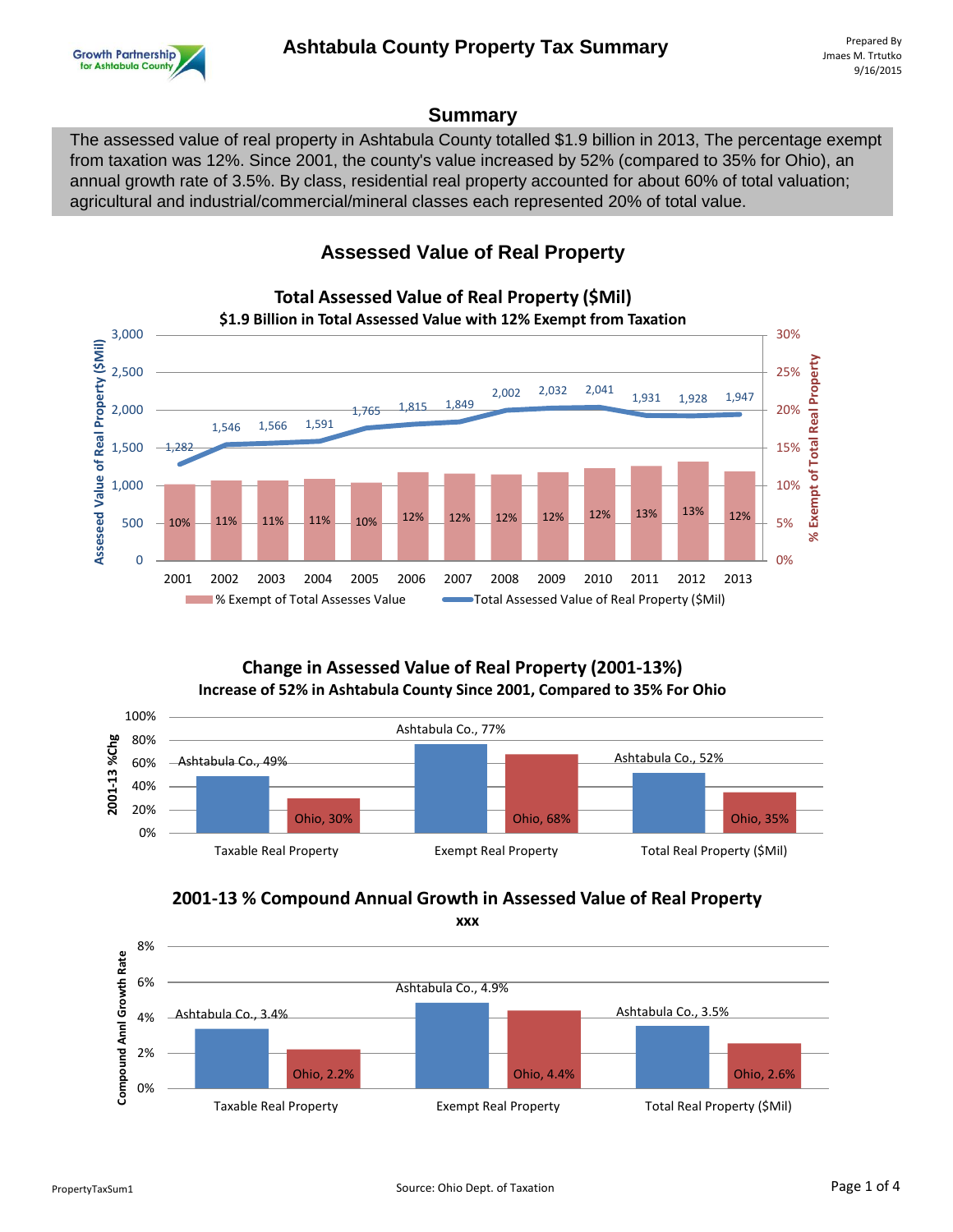



# **Annual % Change in Assessed Value of Real Property**





| <b>Ashtabula County Assessed Valuation Of All Real Property</b>                                       |                                                              |                                                                    |                                                                   |                                                |                                               |                                                          |  |
|-------------------------------------------------------------------------------------------------------|--------------------------------------------------------------|--------------------------------------------------------------------|-------------------------------------------------------------------|------------------------------------------------|-----------------------------------------------|----------------------------------------------------------|--|
| Year                                                                                                  | <b>Assessed Value</b><br>of Taxable Real<br>Property (\$Mil) | <b>Assessed Value</b><br>of Exempt Real<br><b>Property (\$Mil)</b> | <b>Total Assessed</b><br><b>Value of Real</b><br>Property (\$Mil) | <b>Yoy %Chg-Total</b><br><b>Assessed Value</b> | % Exempt of<br><b>Total Assesses</b><br>Value | Index-Total<br><b>Assessed Value</b><br>of Real Property |  |
| 2001                                                                                                  | 1,151                                                        | 131                                                                | 1,282                                                             |                                                | 10%                                           | 100                                                      |  |
| 2002                                                                                                  | 1,381                                                        | 165                                                                | 1,546                                                             | 21%                                            | 11%                                           | 121                                                      |  |
| 2003                                                                                                  | 1,398                                                        | 167                                                                | 1,566                                                             | 1%                                             | 11%                                           | 122                                                      |  |
| 2004                                                                                                  | 1,418                                                        | 173                                                                | 1,591                                                             | 2%                                             | 11%                                           | 124                                                      |  |
| 2005                                                                                                  | 1,581                                                        | 184                                                                | 1,765                                                             | 11%                                            | 10%                                           | 138                                                      |  |
| 2006                                                                                                  | 1,600                                                        | 214                                                                | 1,815                                                             | 3%                                             | 12%                                           | 142                                                      |  |
| 2007                                                                                                  | 1,634                                                        | 215                                                                | 1,849                                                             | 2%                                             | 12%                                           | 144                                                      |  |
| 2008                                                                                                  | 1,772                                                        | 230                                                                | 2,002                                                             | 8%                                             | 12%                                           | 156                                                      |  |
| 2009                                                                                                  | 1,793                                                        | 240                                                                | 2,032                                                             | 1%                                             | 12%                                           | 159                                                      |  |
| 2010                                                                                                  | 1,791                                                        | 251                                                                | 2,041                                                             | 0%                                             | 12%                                           | 159                                                      |  |
| 2011                                                                                                  | 1,688                                                        | 243                                                                | 1,931                                                             | $-5%$                                          | 13%                                           | 151                                                      |  |
| 2012                                                                                                  | 1,673                                                        | 255                                                                | 1,928                                                             | 0%                                             | 13%                                           | 150                                                      |  |
| 2013                                                                                                  | 1,716                                                        | 232                                                                | 1,947                                                             | 1%                                             | 12%                                           | 152                                                      |  |
| 2001-13 %Chg                                                                                          | 49%                                                          | 77%                                                                | 52%                                                               |                                                |                                               |                                                          |  |
| 2001-13 %CAGR                                                                                         | 3.4%                                                         | 4.9%                                                               | 3.5%                                                              |                                                |                                               |                                                          |  |
| Source: Ohio Dept of Taxation, Table PE1.                                                             |                                                              |                                                                    |                                                                   |                                                |                                               |                                                          |  |
| Note: Real property is assessed at 35% of its appraised or market value for taxation purposes in Ohio |                                                              |                                                                    |                                                                   |                                                |                                               |                                                          |  |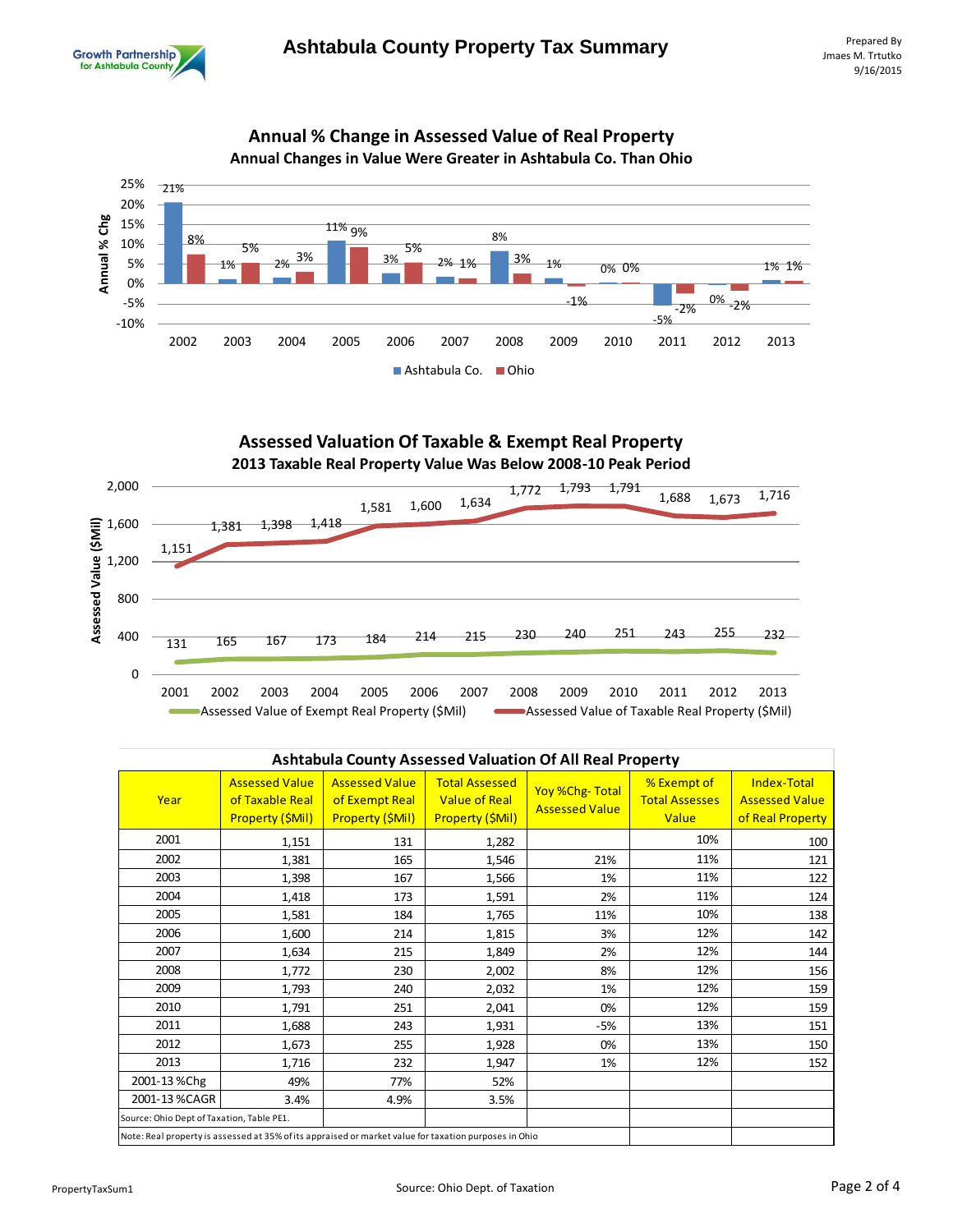### **Assessed Value of Real Property By Class**

Ashtabula County had over \$1 billion taxable residential real property in 2013, about 60% of total value. Agricultural and industrial/commercial/mineral classes were both about 20% of total taxable value.



#### **Taxable Assessed Value of Real Property By Class (\$Mil)**





#### **Ashtabula Co. Taxable Value Of Real Property By Class (\$Mil)**

| Year                                                                                                                                                   | <b>Residential</b> | <b>Agricultural</b> | Indus., Comm. &<br><b>Mineral</b> | % Residential | % Agricultural | % Indus., Comm.<br>& Mineral |
|--------------------------------------------------------------------------------------------------------------------------------------------------------|--------------------|---------------------|-----------------------------------|---------------|----------------|------------------------------|
| 2001                                                                                                                                                   | \$764.7            | \$164.4             | \$217.5                           | 67%           | 14%            | 19%                          |
| 2002                                                                                                                                                   | \$897.7            | \$216.6             | \$262.9                           | 65%           | 16%            | 19%                          |
| 2003                                                                                                                                                   | \$911.0            | \$217.5             | \$265.5                           | 65%           | 16%            | 19%                          |
| 2004                                                                                                                                                   | \$925.6            | \$219.9             | \$267.9                           | 65%           | 16%            | 19%                          |
| 2005                                                                                                                                                   | \$1,036.8          | \$247.1             | \$289.4                           | 66%           | 16%            | 18%                          |
| 2006                                                                                                                                                   | \$1,052.3          | \$249.5             | \$294.1                           | 66%           | 16%            | 18%                          |
| 2006                                                                                                                                                   | \$1,052.3          | \$249.5             | \$294.1                           | 66%           | 16%            | 18%                          |
| 2007                                                                                                                                                   | \$1,068.2          | \$256.8             | \$302.7                           | 66%           | 16%            | 19%                          |
| 2008                                                                                                                                                   | \$1,148.7          | \$292.9             | \$324.8                           | 65%           | 17%            | 18%                          |
| 2009                                                                                                                                                   | \$1,158.7          | \$295.3             | \$332.6                           | 65%           | 17%            | 19%                          |
| 2010                                                                                                                                                   | \$1,160.3          | \$295.3             | \$328.8                           | 65%           | 17%            | 18%                          |
| 2011                                                                                                                                                   | \$1,066.0          | \$286.7             | \$326.3                           | 63%           | 17%            | 19%                          |
| 2012                                                                                                                                                   | \$1,069.0          | \$285.6             | \$311.0                           | 64%           | 17%            | 19%                          |
| 2013                                                                                                                                                   | \$1,072.3          | \$287.2             | \$348.8                           | 63%           | 17%            | 20%                          |
| 2014                                                                                                                                                   | \$1,036.0          | \$343.4             | \$331.9                           | 61%           | 20%            | 19%                          |
| 2001-14%Chg                                                                                                                                            | 36%                | 109%                | 53%                               |               |                |                              |
| 2001-14%CAGR                                                                                                                                           | 2.4%               | 5.8%                | 3.3%                              |               |                |                              |
| 2014 % of Total                                                                                                                                        | 61%                | 20%                 | 19%                               |               |                |                              |
| Source: Ohio Dept of Taxation, Real Property Tax Table PD31                                                                                            |                    |                     |                                   |               |                |                              |
| Note: All real property (except railroad property % certain agricultural property) is classified based on its highest and best use by county auditors. |                    |                     |                                   |               |                |                              |
| Note: Real property is assessed at 35% of its appraised or market value for taxation purposes.                                                         |                    |                     |                                   |               |                |                              |